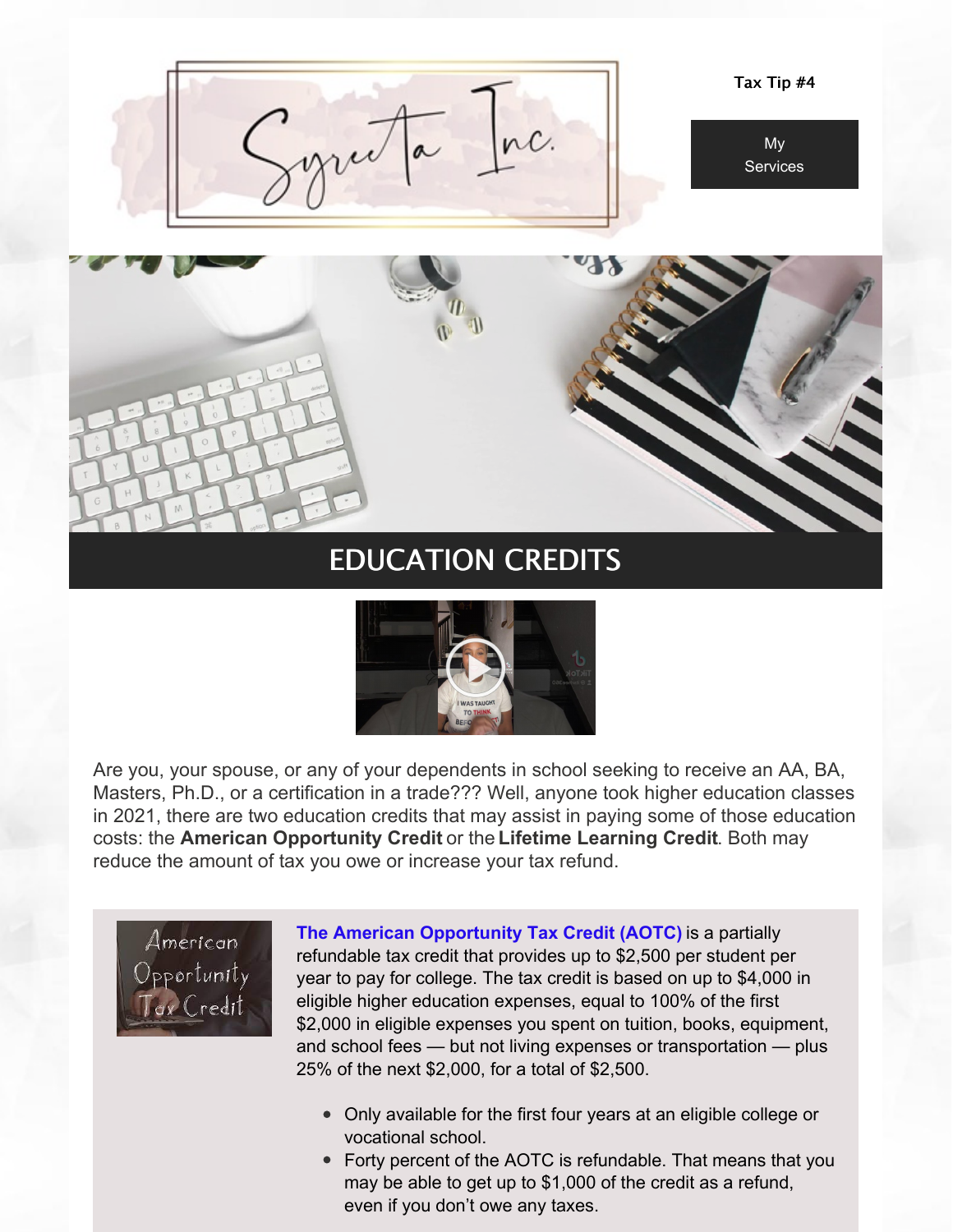- For students earning a degree or other recognized credential.
- For students going to school at least half-time for at least one academic period that started during the tax year.
- For the cost of tuition, books and required fees and supplies.

With the Lifetime Learning Credit (LLC), you can claim 20% of the first \$10,000 you paid toward tuition and fees in 2019, for a maximum of \$2,000. Like the American opportunity tax credit, the lifetime learning credit doesn't count living expenses or transportation as eligible expenses.

# **The Lifetime Learning Credit (LLC)**

An annual tax credit that can be claimed for postsecondary education expenses such as tuition, fees, books, supplies, and equipment required for a degree program or for courses that help acquire or improve job skills.



- Limited to \$2,000 per tax return, per year, no matter how many students qualify.
- For all years of higher education, including classes for learning or improving job skills.
- Limited to the amount of your taxes.
- For the cost of tuition and required fees, plus books, supplies, and equipment you must buy from the school.
- There is no limit on the number of years you can claim this credit for an eligible student.

For both credits:

One credit per student. You can claim only one type of education credit per student on your federal tax return each year. If more than one student qualifies for a credit in the same year, you can claim a different credit for each student. For example, you can claim the AOTC for one student and claim the LLC for the other student.

### Use the IRS interactive app, **Am I Eligible to Claim an [Education](https://www.irs.gov/help/ita/am-i-eligible-to-claim-an-education-credit) Credit?**

**NOTE:** If your son or daughter is going to college and you claim him or her as a dependent, then you can claim the education credits on your tax return. If your son or daughter is no longer a dependent, then he or she should claim any education credits on his or her own tax return. If you pay the college expenses for someone who is not your dependent, you cannot claim any tax credit.

**Qualified expenses.** You may include qualified expenses to figure your credit. This may include amounts you pay for tuition, fees, and other related expenses for an eligible student.

**Eligible educational institutions**. Eligible schools are all accredited colleges and universities are eligible. Additionally, vocational schools and other post-secondary institutions are also eligible. Basically, if the institution is eligible to participate in federal student aid programs through the US Department of Education, then you may use tuition paid to the school for claiming the Lifetime Learning tax credit.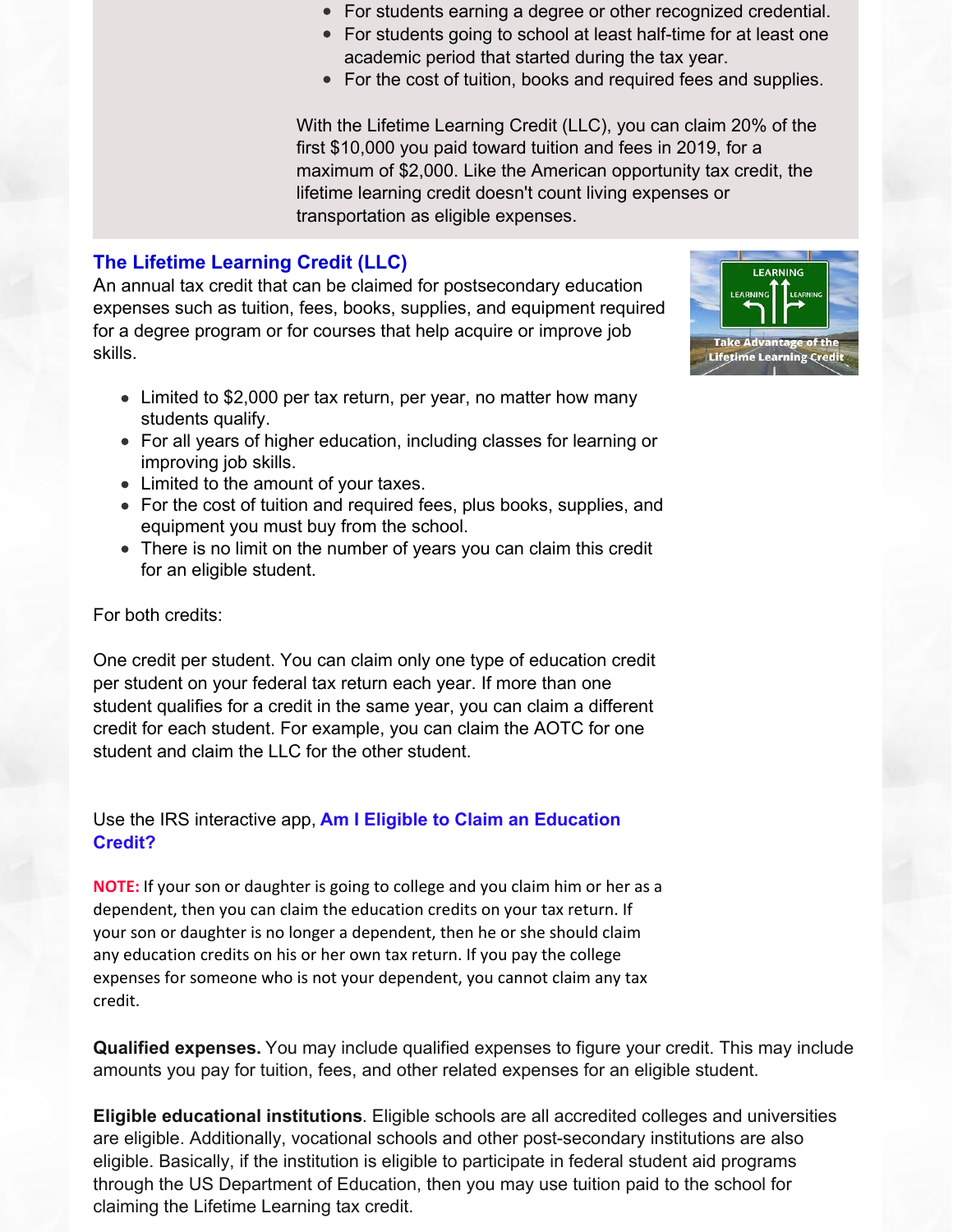**Form 1098-T.** In most cases, you (student) should receive Form 1098-T, Tuition Statement, from your school. This form reports your qualified expenses to the IRS and to you. You may notice that the amount shown on the form is different from the amount you actually paid. That's because some of your related costs may not appear on Form 1098-T. For example, the cost of your textbooks may not appear on the form, but you still may be able to claim your textbook costs as part of the credit. Remember, you can only claim an education credit for the qualified expenses that you paid in that same tax year.

**Nonresident alien.** If you are in the U.S. on an F-1 student visa, you usually file your federal tax return as a nonresident alien. You can't claim an education credit if you were a nonresident alien for any part of the tax year unless you elect to be treated as a resident alien for federal tax purposes.

**Income limits.** These credits are subject to income limitations and may be reduced or eliminated, based on your income. If your income exceeds the following phase-out range, you are not eligible to claim the Lifetime Learning tax credit.

# **IRS Data Retrieval Tool & Completing FAFSA**

Make completing your FAFSA as simplistic as possible by utilizing the IRS Data Retrieval Tool. This allows you/your family (aka the "student") and parents to access the IRS tax return information needed to complete the Free Application for Federal Student Aid (FAFSA). Students and parents may transfer the data directly into their FAFSA.

The IRS Data Retrieval Tool (IRS DRT) Electronically Transfers Your Federal Tax Return Information Into Your FAFSA Form.

#### **WHY**

- EASY: Transfer info with the click of a button.
- FAST: Instantly retrieve your information.
- ACCURATE: Correctly fill in your information.

#### HOW

- 1. Log in to your current FAFSA form or start a new application at**[fafsa.gov](https://studentaid.gov/h/apply-for-aid/fafsa)**.
- 2. In the finances section of the online form, you will see a "Link to IRS" button if you are eligible to use the IRS DRT.
- 3. Click the "Link to IRS" button and log in with your FSA ID to be transferred to the IRS to retrieve your info.
- 4. Once at the IRS site, enter your information exactly as it appears on your federal income tax return and click the "Submit" button.
- 5. Check the "Transfer My Tax Information into the FAFSA form" box, and click the "Transfer Now" button.
- 6. You will know that your federal tax return information has been successfully transferred because the words "Transferred from the IRS" will display in place of the IRS information in your FAFSA form.

**If you are eligible to use the IRS Data Retrieval Tool, we highly recommend doing so for the following reasons:**

- It's the easiest way to provide your tax data.
- It's the best way of ensuring that your FAFSA has accurate tax information.
- If your FAFSA is selected for verification, it will be unnecessary for you to provide federal IRS Tax Transcripts
- You will save oodles of time! (We are talking about savings weeks!)

IRS Data is Available: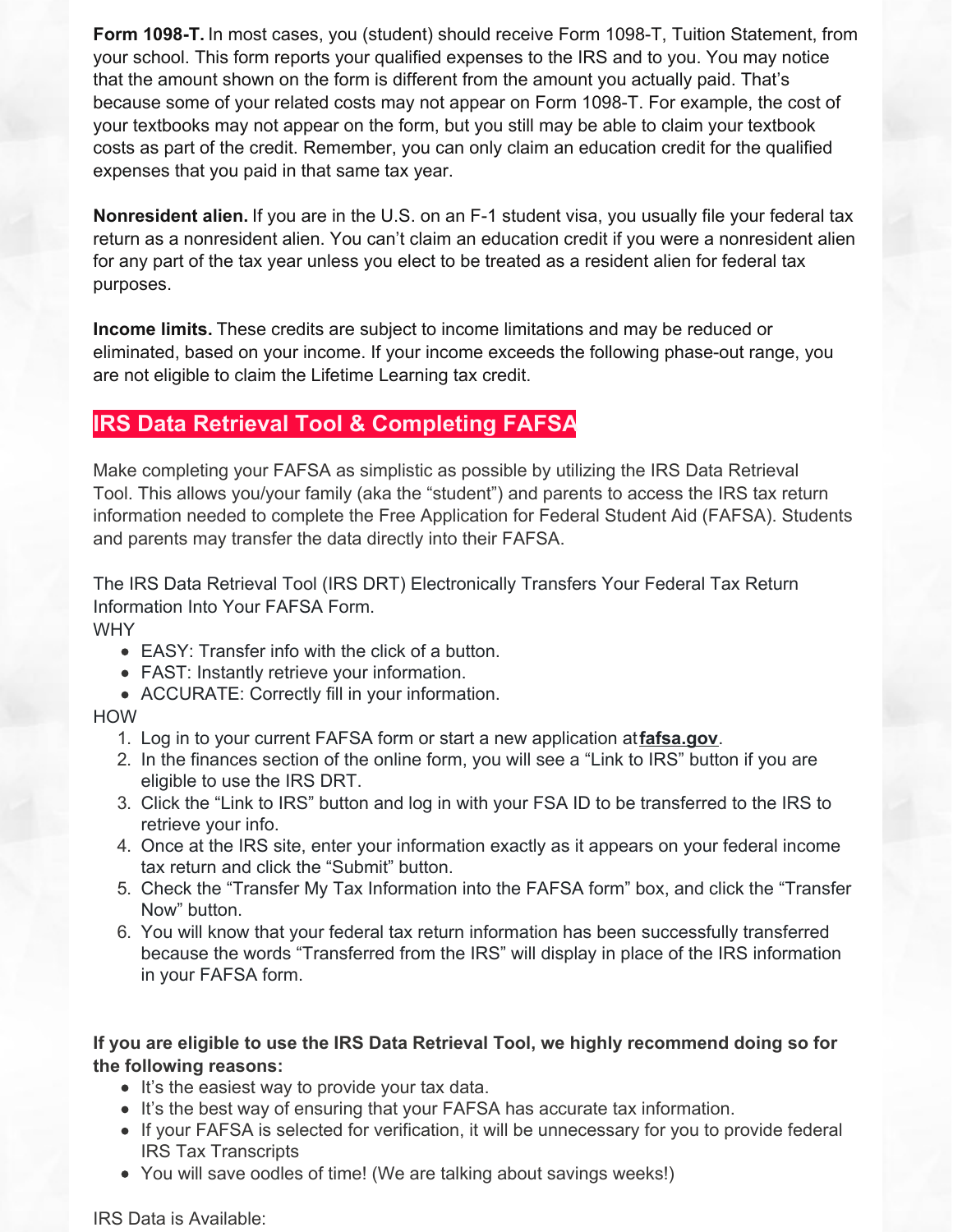- After 1-2 weeks of electronically filing your federal taxes
- After 6-8 weeks of filing a paper federal tax return
- Please note: if the taxpayer still owes money for taxes to the IRS, the IRS data will be available ONLY after the balance has been paid.

I often get asked if a child can claim themselves as an "Independent Student". Well, the Department of Education uses a very rigid set of criteria for determining whether a student is INDEPENDENT for financial aid consideration (which means that the custodial parents' income and asset information is NOT considered in determining a student's financial aid, and therefore not required on the FAFSA).

Regardless of how much support a student actually receives from his or her parents, he or she is still considered a DEPENDENT student for financial aid purposes UNLESS at least one of the following criteria is met:

- 1. For the 2022-23 school year, the student was born before January 1, 1996; or
- 2. Student is married or separated but not divorced; or
- 3. Student has a child or children who receive more than half their support from the student; or
- 4. Student has dependents (other than a child or spouse) who receive more than half their support from the student, and who also live with the student; or
- 5. Student is enrolled as a graduate or professional student (pursuing a master's degree or doctoral degree); or
- 6. Student is a qualified veteran of the U.S. military, or currently serving on active duty in the U.S. armed forces for purposes other than training; or
- 7. Student is an orphan (both parents deceased) or ward of the court or in foster care at any time after turning age 13, or was a ward of the court until age 18; or
- 8. Student is/was in legal guardianship; or
- 9. Student is/was an emancipated minor; or
- 10. Student was an unaccompanied youth who was homeless or at risk of being; or
- 11. Student has special and unusual extenuating circumstances that can be documented for his or her college financial aid administrators, who may then request a "dependency override" on the FAFSA application. (Note: Exceptions are granted very rarely and only in extreme cases.) Students should contact the financial aid office at the school they will be attending for additional information.

Many students feel that they should be able to declare INDEPENDENT status because they live on their own, file their own taxes, or receive no support from their parents. Unfortunately, the Department of Education is extremely strict with regard to determining dependency status.

If you are considered a DEPENDENT student (do not meet the criteria listed above) and do not provide your parents' information on your FAFSA, your application WILL BE REJECTED.

# *STEP 1: Get a PIN/Federal Student Aid (FSA) ID*

- Your PIN/FSA ID is a user-selected username and password that allows you to:
- Complete and sign your FAFSA electronically
- Check the results of your FAFSA and make corrections to your application online

# Getting a PIN:

- You can obtain your free PIN from the Department of Education's PIN website at pin.ed.gov.
- Your parents must request their own separate PIN to use as an electronic signature on the FAFSA.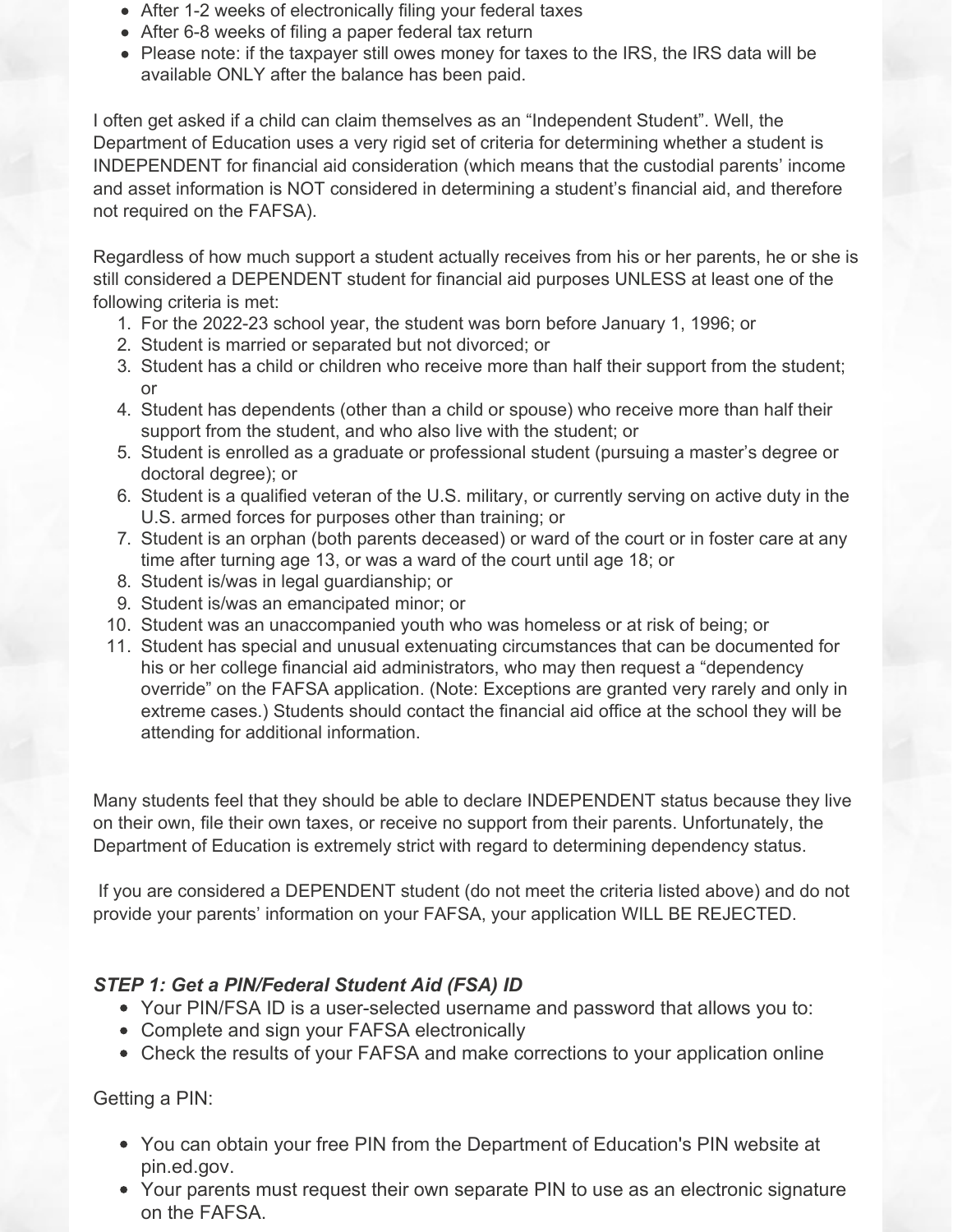## *STEP 2: File Your FAFSA Online - fafsa.ed.gov*

Once PIN/FSA ID has been obtained and you have the FAFSA Worksheet, log on to fafsa.ed.gov.

When you file your 2021 Federal Tax Return, use the IRS Data Retrieval Tool to transfer your family's income and tax-related information from the IRS directly to your application.

Or, if you initially submit your FAFSA using estimated income information, make sure to revisit the FAFSA website to use the Retrieval Tool to update and correct your application once your taxes are filed.

### *STEP 3: Monitor the Status of Your FAFSA*

After you've filed your form, you can check the status of your application online at fafsa.ed.gov, or you can call the Federal Student Aid Information Center at 800-433-3243 and use their automated response system. St. Edward's should receive the results of your application within two to three days after it has been processed. If you do not receive a response from the Department of education within two weeks of submitting your FAFSA, you should contact the Federal Student Aid Information Center for assistance.

Designed to make your student loan debt more manageable by reducing your monthly payment amount.

- Revised Pay As You Earn Repayment Plan (REPAYE)
- Pay As You Earn Repayment Plan (PAYE)
- Income-Based Repayment Plan (IBR)
- Income-Contingent Repayment Plan (ICR Plan)

Learn more about which type of repayment plan would be best for you at: **<https://studentaid.gov/app/ibrInstructions.action>**



Syreeta Inc. | Syreeta Inc., CHICAGO, IL 60649

Unsubscribe syreeta@syreeta.biz

Update Profile |About [Constant](http://www.constantcontact.com/legal/about-constant-contact) Contact